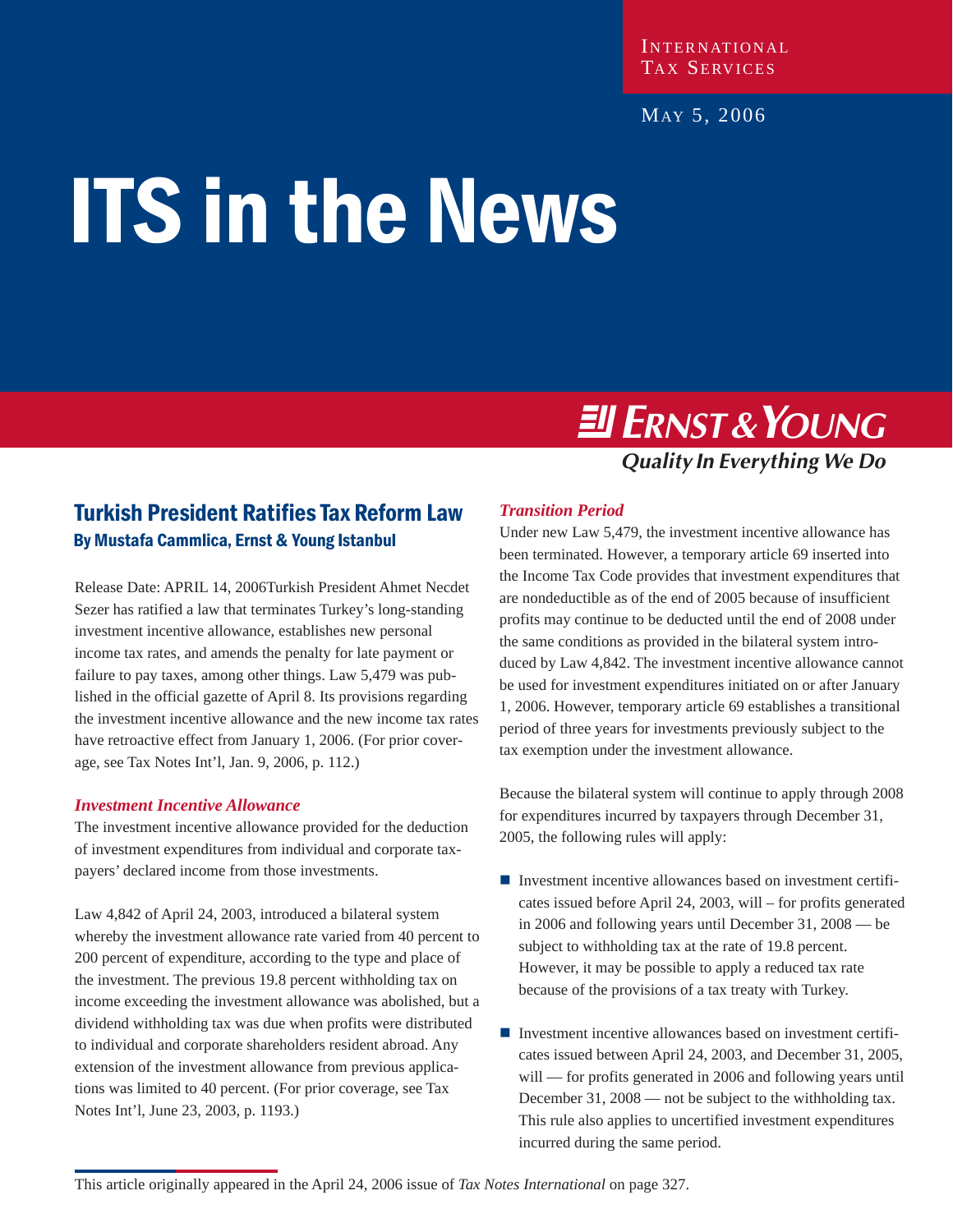TURKISH PRESIDENT RATIFIES TA X REFORM LAW

 $\blacksquare$  For corporate taxpayers benefiting from the investment incentive allowance in 2006 and following years (until the end of 2008), the corporate tax base that exceeds the investment incentive allowance for the same period will be subject to corporate tax at a rate of 30 percent, and not the 20 percent rate applicable from January 1, 2006, under the new corporate tax code that is expected to be implemented in the near future.

For example, a taxpayer with corporate income amounting to TRY 100 for fiscal 2006 and a deferred investment incentive allowance amounting to TRY 50 should declare a TRY 50 corporate tax base and pay TRY 15 (TRY 50 multiplied by 30 percent) in corporate tax for fiscal 2006. Because the taxpayer will not have a deferred investment incentive allowance when calculating its corporate tax base for fiscal 2007 and 2008, the corporate income for those fiscal years would be subject to corporate tax at the reduced rate (20 percent).

#### *Criticism of Transitional Regulations*

Under the Turkish Constitution, either the president or the main opposition party has a right to appeal to the Constitutional Court any provisions of the new law that are considered unconstitutional. Turkish tax practitioners expect that some provisions of the transitional regulations for the investment incentive

allowance, such as the three-year transition period and the application of the 30 percent corporate tax rate, may be appealed before the Constitutional Court based on grandfathering provisions.

#### *New Personal Income Tax Rates*

The new personal income tax rates are as follows:

- for income up to TRY 7,000 15 percent;
- for income of TRY 7,001 to TRY 18,000 20 percent;
- for income of TRY 18,001 and TRY 40,000  $-$  27 percent; and
- $\blacksquare$  for income of TRY 40,001 and above  $-$  35 percent.

#### *Other Provisions*

Law 5,479 also increases the penalty for late payment or failure to pay taxes so that the penalty now is equal to the amount of the unpaid tax. It also redetermined special consumption tax rates applicable to some goods, such as alcoholic beverages and tobacco products. Also, biodiesel has been added to the list of fuels subject to the special consumption tax.

For additional information regarding this *ITS in the News*, please contact the following advisor:

# Ernst & Young, Istanbul

Mustafa Camlica +90 212/283-0001 Mustafa.Camlica@tr.ey.com